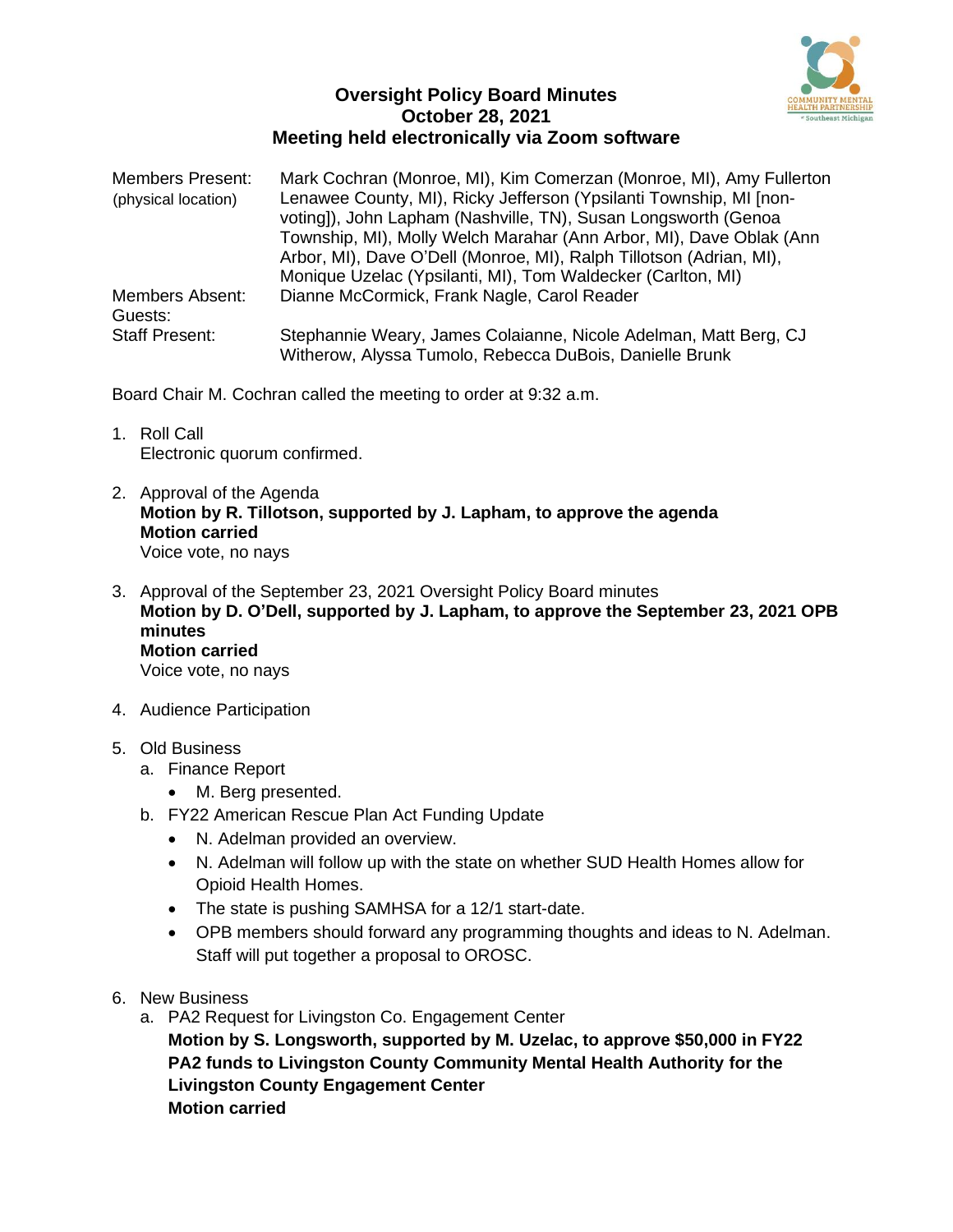Vote

Yes: Cochran, Comerzan, Fullerton, Lapham, Longsworth, Welch Marahar, Oblak, O'Dell, Tillotson, Uzelac, Waldecker No:

Absent: McCormick, Nagle, Reader

Non-voting: Jefferson

- b. PA2 mini grant request
	- Request is for \$1k Monroe I Matter Summit.
	- N. Adelman has the authority to approve mini grants, but because of the region's PA2 struggles, OPB discussed status/plan for mini grants.
	- OPB agreed to continue with FY22 mini grants, suspend mini grants for FY23.
- c. Board Elections

## **Motion by T. Waldecker, supported by J. Lapham, to install the officer slate as listed below for FY22**

**Motion carried**

*Chair Mark Cochran Vice Chair Susan Longsworth Secretary Molly Welch Marahar*

Vote

Yes: Cochran, Comerzan, Fullerton, Lapham, Longsworth, Welch Marahar, Oblak, O'Dell, Tillotson, Uzelac, Waldecker

No:

Absent: McCormick, Nagle, Reader

Non-voting: Jefferson

- There were no nominations from the floor.
- d. SUD Policy Updates
	- Last month, OPB requested that the ROC propose a more succinct term to replace the proposed "consumer/individual served" policy language.
	- After consulting with local recipients of service, ROC determined that "consumer/individual served" should be the consensus term for mental health policies and that SUD policies should use a different term, if preferred.

Motion by M. Welch Marahar, supported by S. Longsworth, to use the term "individual" in SUD policies to identify those who are receiving services

Motion carried

Vote

Yes: Cochran, Comerzan, Fullerton, Lapham, Longsworth, Welch Marahar, Oblak, O'Dell, Tillotson, Uzelac, Waldecker

No:

Absent: McCormick, Nagle, Reader

Non-voting: Jefferson

- OPB advised that "individual," "staff," "clinician," and other terms should be clearly defined in the policies.
- e. Open Meetings Act
	- Unless something changes in policy, public meetings will need to be conducted inperson again starting January 2022.
	- There will need to be a quorum in the room, including at least 1 person from each county. Per the Open Meetings Act, only board members present in the room are